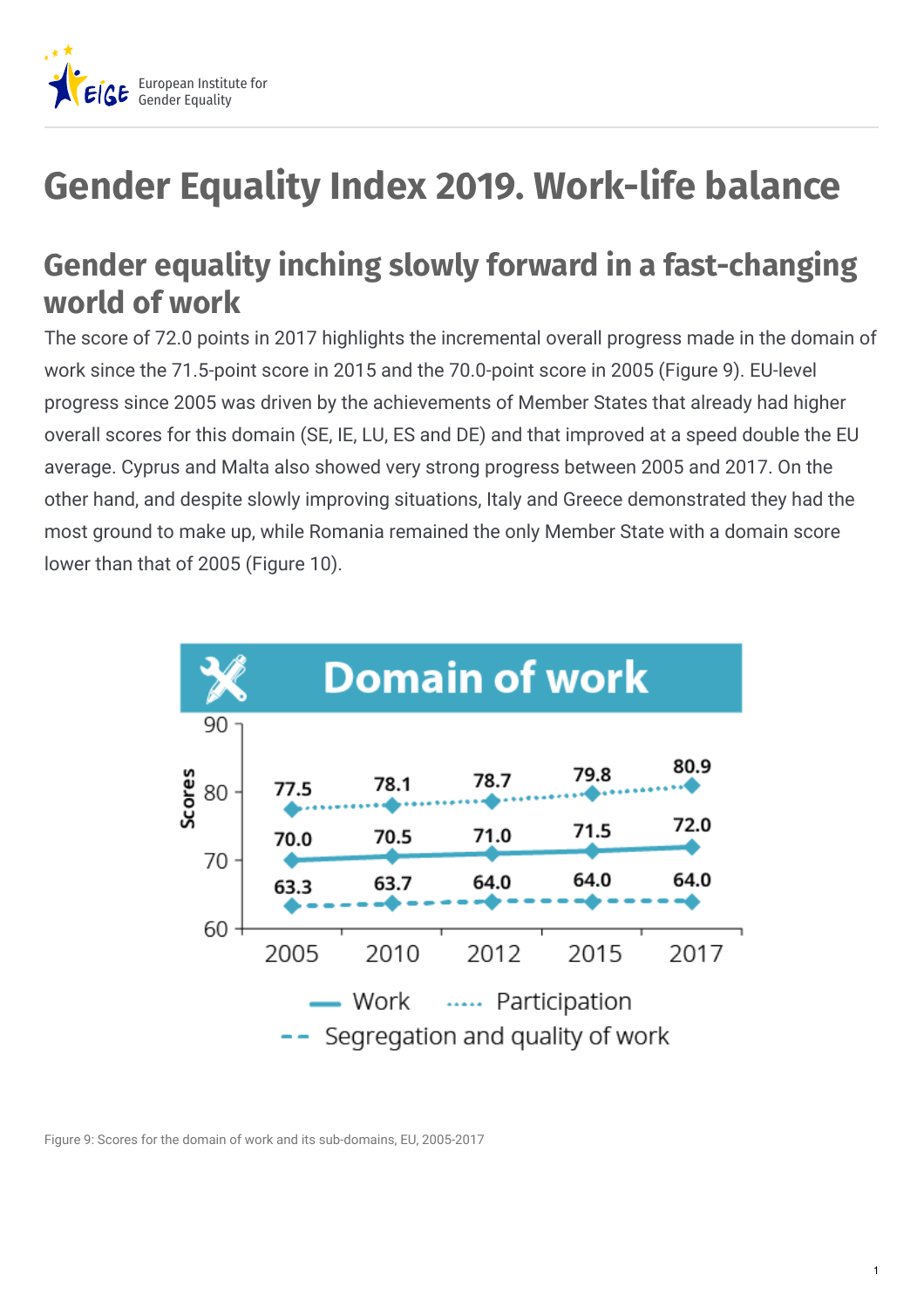A breakdown of the two sub-domains revealed contrasting levels of progress. Participation attained a score of 80.9 points in 2017 (Figure 9). This represents a sturdier improvement from the 77.5 points in 2005 and a more balanced situation for women and men. The advance was largely due to gains in employment participation rates in some Member States, particularly Ireland, Malta, Slovakia and Slovenia. Between 2015 and 2017, improvement in these Member States exceeded 2 p.p.



Figure 10: The domain of work scores for EU Member States, 2005, 2015 and 2017

In comparison, and despite slowly rising employment rates, gender segregation remains a particular challenge for the EU and all Member States. The segregation and quality of work subdomain, with a far lower score of 64.0 points in 2017 (Figure 9), continued its stagnation, registering barely any movement from 2005 (63.3 points). Among Member States, scores in this sub-domain varied, ranging from Slovakia's 53.5 points to the Netherlands' 74.2, but also showed no significant change since 2015. The exception was Estonia, whose score decreased by 1.7 points to 57.0 from 2015 to 2017.